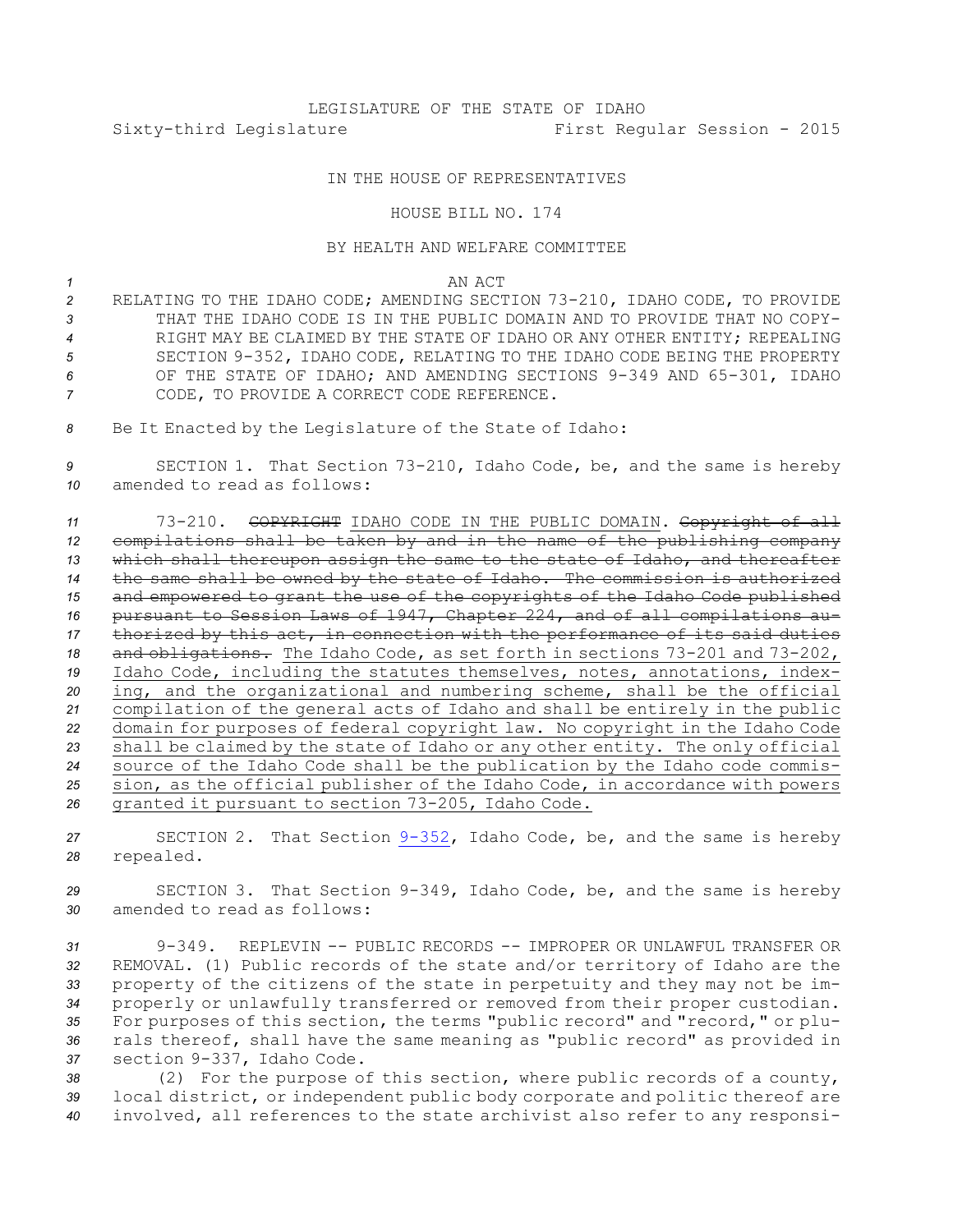*<sup>1</sup>* ble public official or records custodian and all references to the attorney *<sup>2</sup>* general also refer to county prosecutors.

 (3) Whenever the state archivist or their designee has reasonable grounds to believe that records belonging to the state, county, local dis- trict, or independent public body corporate and politic thereof, are in the possession of <sup>a</sup> person or entity not authorized by law to possess those records, and such possession was acquired on or after July 1, 2011, he or she may issue <sup>a</sup> written notice demanding that person or entity to do either of the following within ten (10) calendar days of receiving the notice:

*<sup>10</sup>* (a) Return the records to the office of origin or the Idaho state *11* archives; or

*<sup>12</sup>* (b) Respond in writing and declare why the records do not belong to the *<sup>13</sup>* state or <sup>a</sup> local agency.

 (4) The notice and demand shall identify the records claimed to belong to the state or local agency with reasonable specificity, and shall specify that the state archivist may undertake legal action to recover the records if the person or entity fails to respond in writing within the required time or does not adequately demonstrate that the records do not belong to the state or <sup>a</sup> local agency.

 (5) If <sup>a</sup> person or entity that receives <sup>a</sup> written notice and demand from the state archivist pursuant to this chapter fails to deliver the described records, fails to respond to the notice and demand within the required time, or does not adequately demonstrate that the records do not belong to the state or <sup>a</sup> local agency, the state archivist may ask the attorney general to petition <sup>a</sup> court of competent jurisdiction for an order requiring the return of the records.

 (6) The court may issue any order necessary to protect the records from destruction, alteration, transfer, conveyance or alienation by the person or entity in possession of the records, and may order that the records be sur- rendered into the custody of the state archivist pending the court's deci-sion on the petition.

 (7) After <sup>a</sup> hearing, and upon <sup>a</sup> finding that the specified records are in the possession of <sup>a</sup> person or entity not authorized by law to possess the records, the court shall order the records to be delivered to the state archivist or other official designated by the court.

*<sup>36</sup>* (8) If the attorney general recovers <sup>a</sup> record under this section, the *<sup>37</sup>* court may award attorney's fees and court costs.

*<sup>38</sup>* (9) Notwithstanding any other provision of this section, any public *<sup>39</sup>* record that is in the custody of an organization or institution shall not be *<sup>40</sup>* subject to the provisions of this section provided:

*<sup>41</sup>* (a) That professional standards recognized by the society of American *<sup>42</sup>* archivists for the management and preservation of historical records *43* are maintained; and

*<sup>44</sup>* (b) Such records are accessible to the public in <sup>a</sup> manner consistent *<sup>45</sup>* with sections 9-337 through 9-3521, inclusive, Idaho Code.

 (10) When <sup>a</sup> record is returned pursuant to subsection (3)(a) of this section, upon the request of the person, organization or institution that returned the record, the record custodian that receives the record shall issue to that person, organization or institution <sup>a</sup> copy or digital image of the record which shall be certified as <sup>a</sup> true copy of the record that was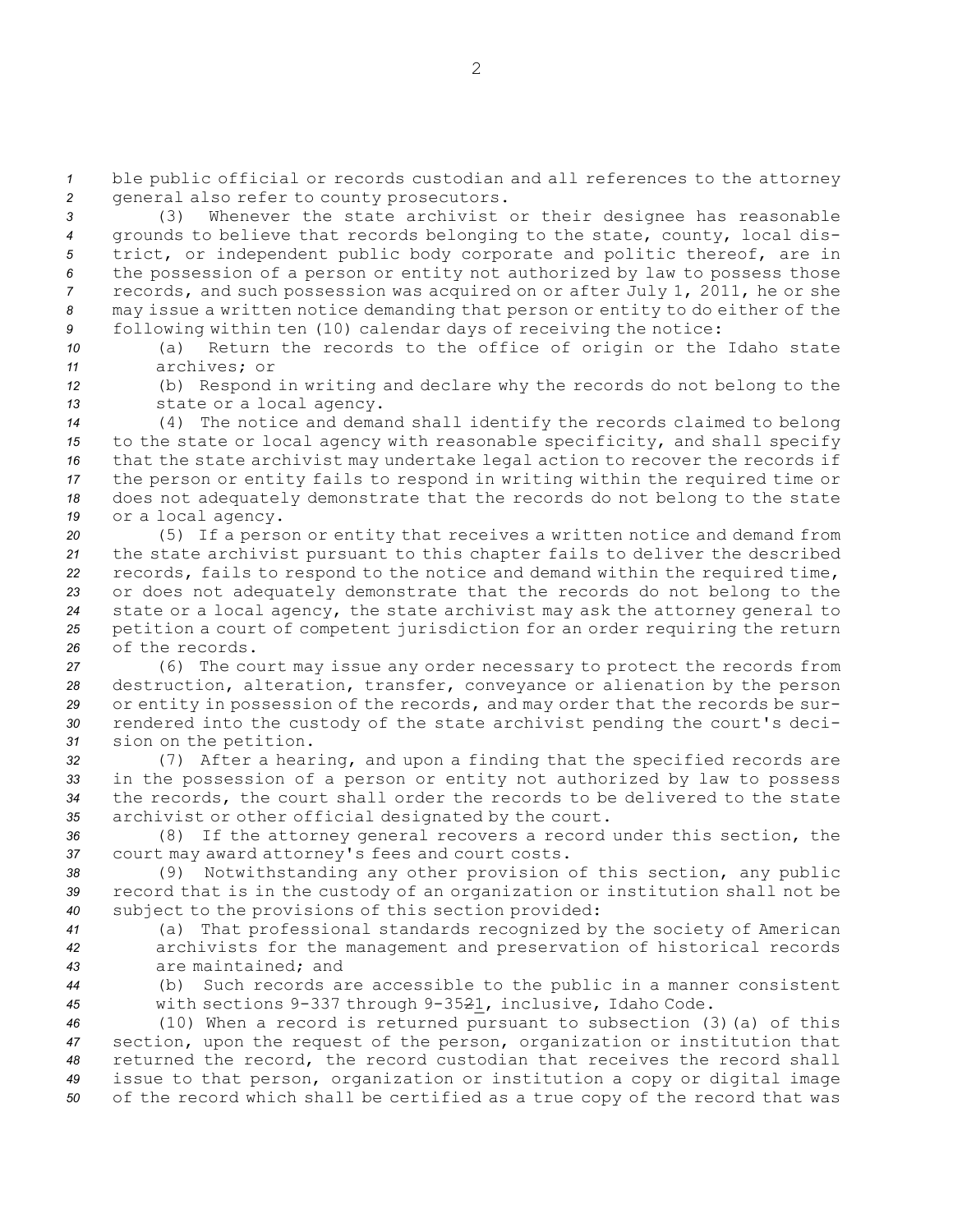*<sup>1</sup>* returned to the state or local agency, and dated on the same day the record *2* was returned.

*<sup>3</sup>* SECTION 4. That Section 65-301, Idaho Code, be, and the same is hereby *4* amended to read as follows:

 65-301. PERFORMANCE WITHOUT FEE -- SERVICES ENUMERATED. (1) Any state, county, city or public officer, or board, or body, acting in his or her or its official capacity on behalf of the state, county, or city, including notaries public, shall not collect, demand or receive any fee or compensa- tion for recording or indexing the discharge papers of any male or female veteran who had active service in any war or conflict officially engaged in by the government of the United States; or for issuing certified copies thereof, or for any service whatever rendered by any such officer or offi- cers, in the matter of <sup>a</sup> pension claim, application, affidavit, voucher, or in the matter of any claim to be presented to the United States department of veterans affairs or for the purposes of securing any benefits under acts of congress providing pension benefits for honorably discharged veterans of any war, and all acts or parts of acts amendatory thereto, or for furnishing <sup>a</sup> certified copy of the public record of <sup>a</sup> marriage, death, birth, divorce, deed of trust, mortgage, or property assessment, or making <sup>a</sup> reasonable search for the same, wherein the same is to be used in <sup>a</sup> claim for pension, or <sup>a</sup> claim for allotment, allowance, compensation, insurance, automatic insurance, or otherwise provided for by any and all legislation by congress providing pension benefits for honorably discharged veterans of any war.

 (2) Any veteran wishing to record his or her discharge papers may do so with personal identifying information such as date of birth, social se- curity number, home address(es), blood type and other personal identifying information redacted from the document. The name of the veteran may not be redacted from the document.

 (3) Any veteran or surviving spouse of any veteran of the United States armed forces or his or her surviving spouse, attorney, personal representa- tive, executor or court appointed guardian has the right to request that <sup>a</sup> county recorder remove from the official records any of the following forms recorded before, on or after July 1, 2003, by or on behalf of the requesting veteran: DD-214; DD-215; WD AGO 53; WD AGO 55; WD AGO 53-55; NAVMC 78-PD; and NAVPERS 553. The request must specify the identification page number of the form to be removed. The request shall be made in person and with appropriate identification to allow determination of identity. The county recorder has no duty to inquire beyond the requestor to verify the identity of the person requesting removal. No fee shall be charged for the removal. Any paper and reasonably retrievable electronic likeness, the removal of which will not affect other recorded documents, shall be removed from the record.

 (4) No DD-214, DD-215, WD AGO 53, WD AGO 55, WD AGO 53-55, NAVMC 78-PD, and NAVPERS 553, which is recorded at the request of any veteran of the United States armed forces or his or her surviving spouse, attorney, personal rep- resentative, executor or court appointed guardian shall be <sup>a</sup> public record subject to release by the provisions of sections 9-337 through 9-3521, Idaho Code, without the express written consent of one (1) of the above enumerated individuals.

3